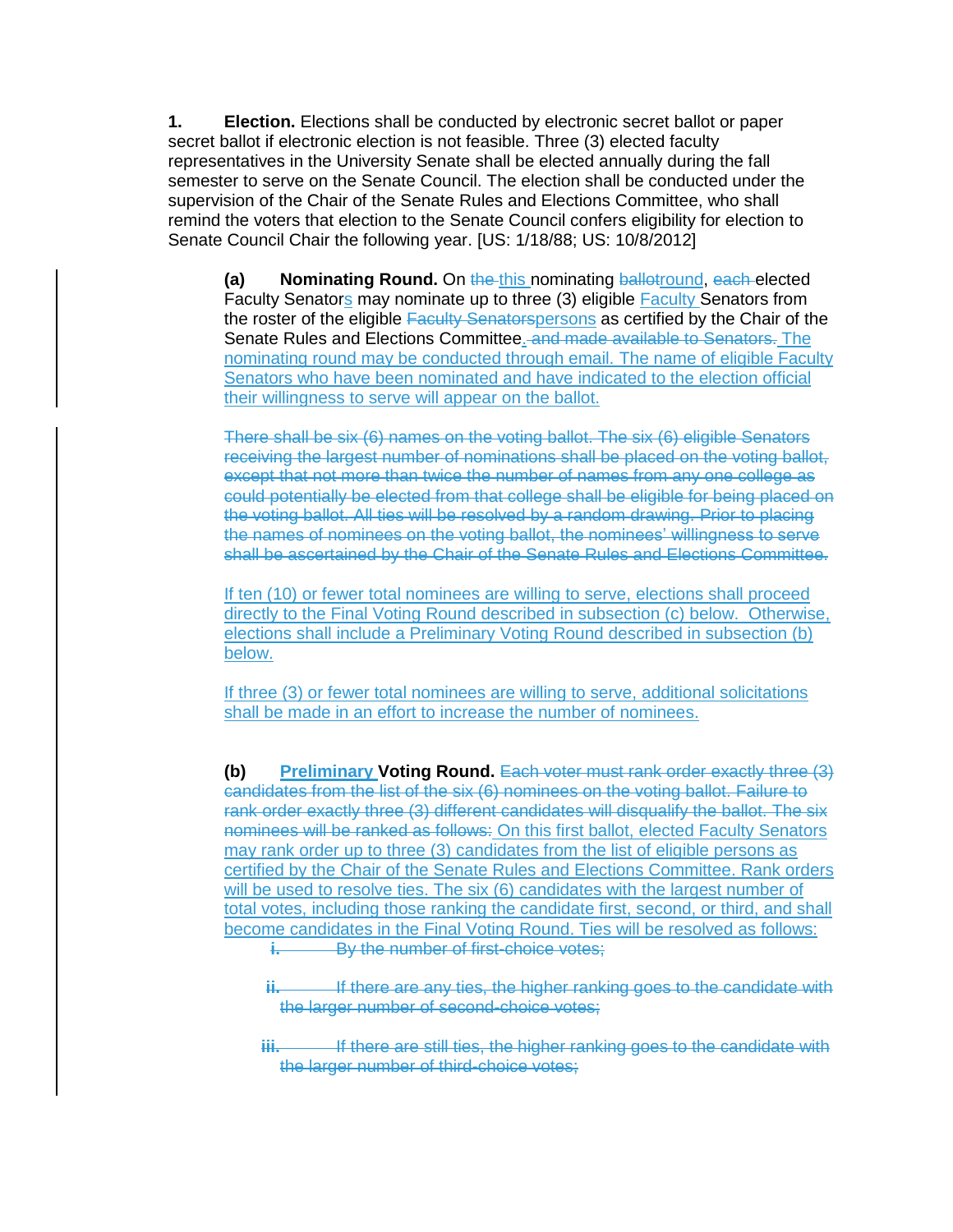- **iv.** If there are still ties, the ranking will be determined by random draw.
- **i.** The higher ranking goes to the candidate with the larger number of first-choice votes;
- **ii.** If there are still ties, the higher ranking goes to the candidate with the larger number of second-choice votes;
- **iii.** If there are still ties, the higher ranking goes to the candidate with the larger number of third-choice votes:
- **iv.** If there are still ties, the ranking will be determined by random draw.

**(c) Final Voting Round.** On this final ballot, elected Faculty Senators may rank order up to three (3) candidates from the list of the eligible persons as certified by the Chair of the Senate Rules and Elections Committee. The candidates will then be ranked according to the procedure listed in subsection (b) above.

**(c)(d) Election Results.** The three highest-ranked candidates under subsection  $(b)(c)$  above are elected.

**(d)(e)** The remaining three candidates will be considered in the order so ranked in case of future vacancies on the Senate Council. Ties will be resolved in a fashion similar to the procedure in subsection (b) above.

**2. Vacancies.** Upon resignation of any elected faculty representative in the Senate Council or when such a member is no longer eligible to be a Senator, a vacancy shall be declared by the Chair of the Senate Council**.** A vacancy on the Senate Council shall be filled by the eligible candidate who at the most recent Senate Council election ranked the highest without being elected and who is eligible and willing to serve. [US: 1/18/88]

If the above procedure still does not fill the vacancy, the vacancy shall be filled with an eligible and willing elected Faculty Senator nominated by the Senate Council Chair and approved by the majority of the voting faculty representatives of the Senate Council.

The term of such appointments shall be for the remainder of the unexpired term of the vacating Senate Council member.

## **A. Elected Student Membership**

**1. Terms.** The two elected student members of the Senate Council and the President of the Student Government Association shall serve terms of one (1) year commencing July 1 following their election and continuing until their successors are elected and certified. [US: 10/12/98]